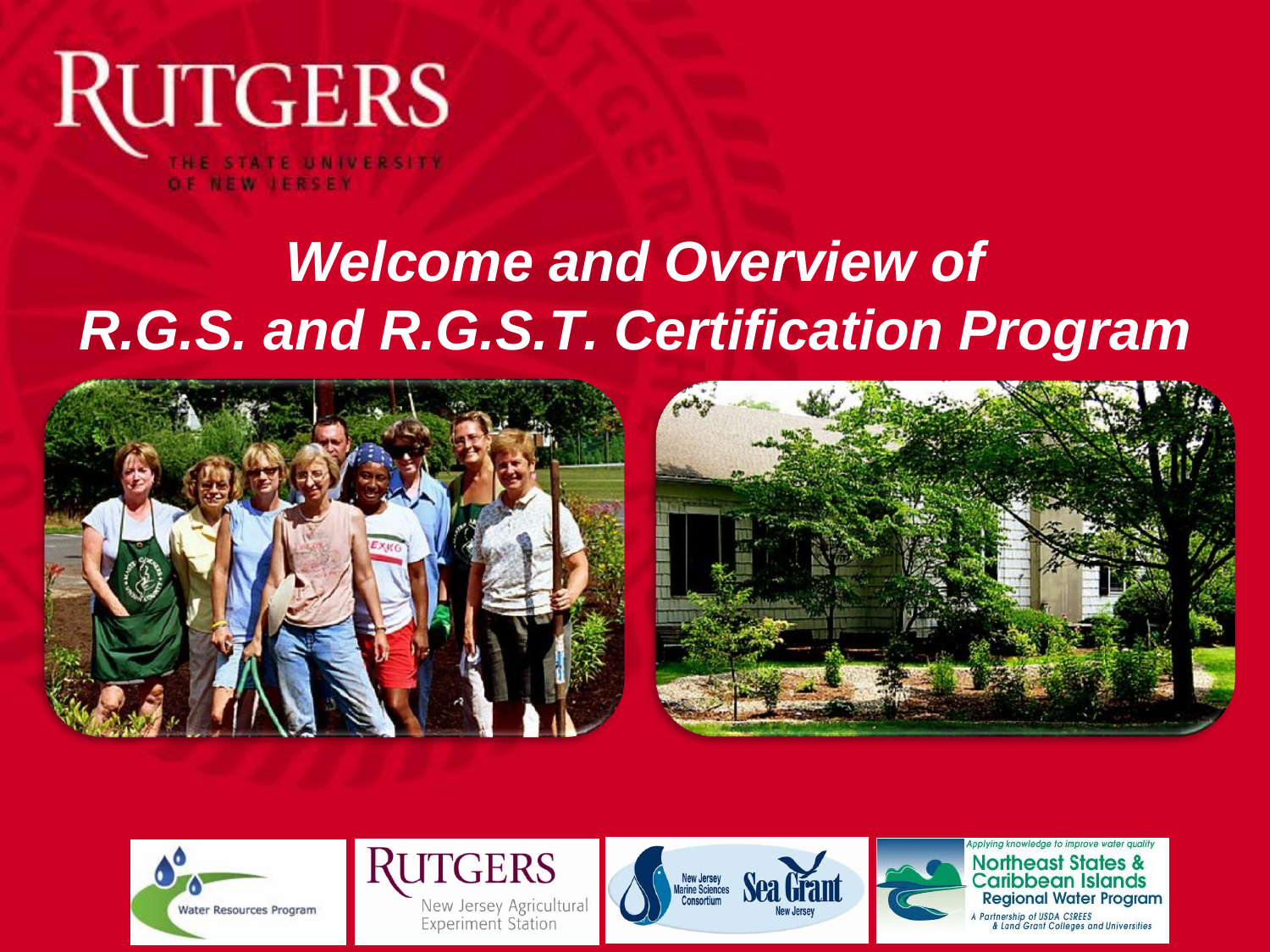

# *Past*

#### **History of Stormwater Management in Your Backyard**

- **Introduced in a presentation in the Virgin Islands at Nonpoint Source Pollution Conference**
- **Started as an advanced Master Gardener's course in Union County, New Jersey**
- **A tool to address nonpoint source pollution**
	- **In-class Lectures**
	- **In-kind Service (Hands On Experience)**
- **Four lectures (two hours each)**
	- **1. Stormwater Runoff – Processes and Impacts**
	- **2. The Basics of Stormwater Best Management Practices (BMPs)**
	- **3. Design and Construction of BMPs**
	- **4. Monitoring and Maintenance of BMPs**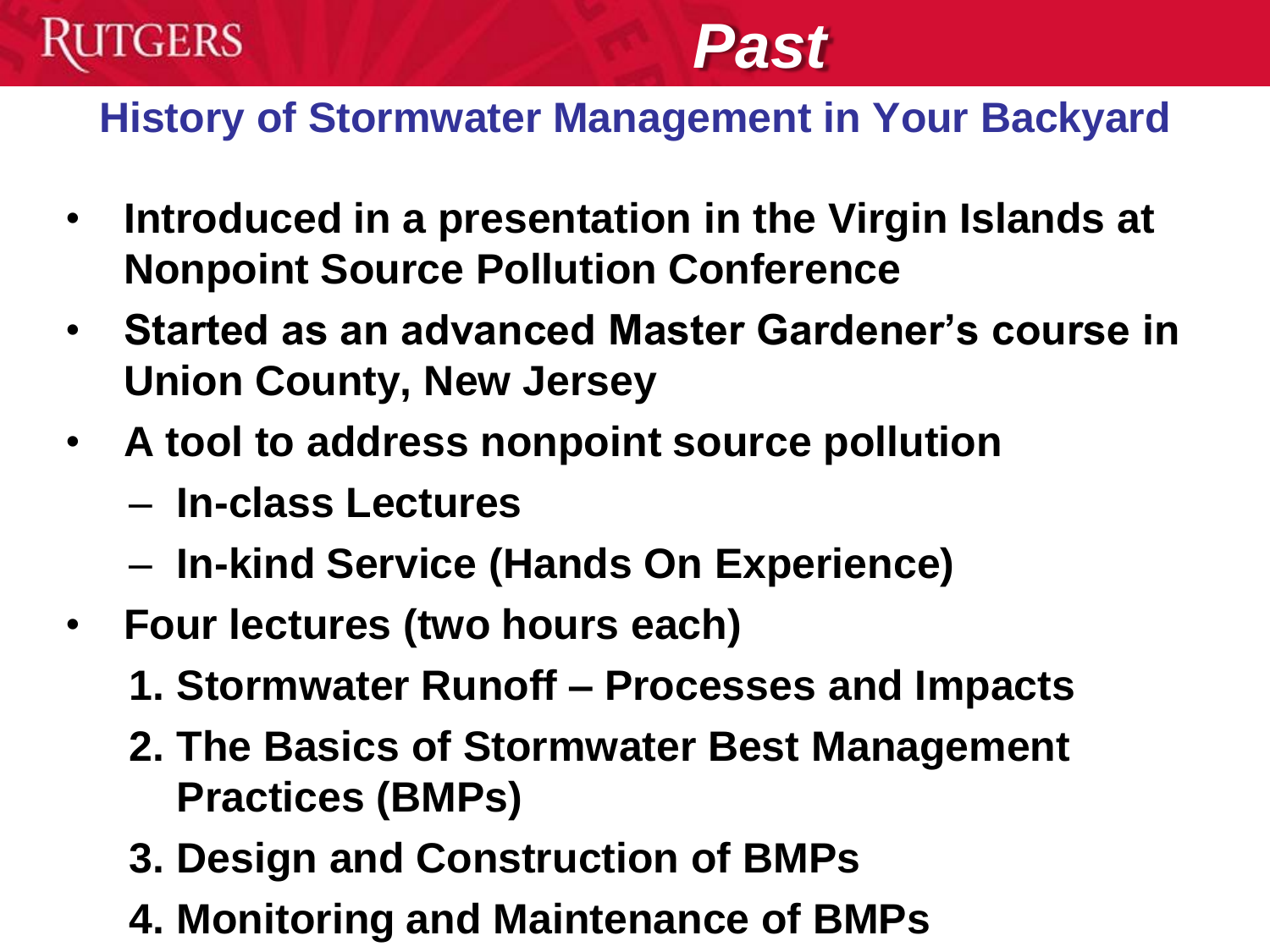



### **Current SWMIYB Program**

- **Lecture time has been adapted to program needs. For example, a three-hour lecture is given to the Environmental Stewards while a one-hour lecture is often given to local garden clubs.**
- **Program may or may not include building an actual rain garden.**
- **Pre- and post-testing is typically done to assess shortterm outcomes (increases in knowledge and awareness).**
- **Follow-up surveys are almost never done to assess medium-term outcomes (change in behavior).**
- **Extensive website has been created to support program.**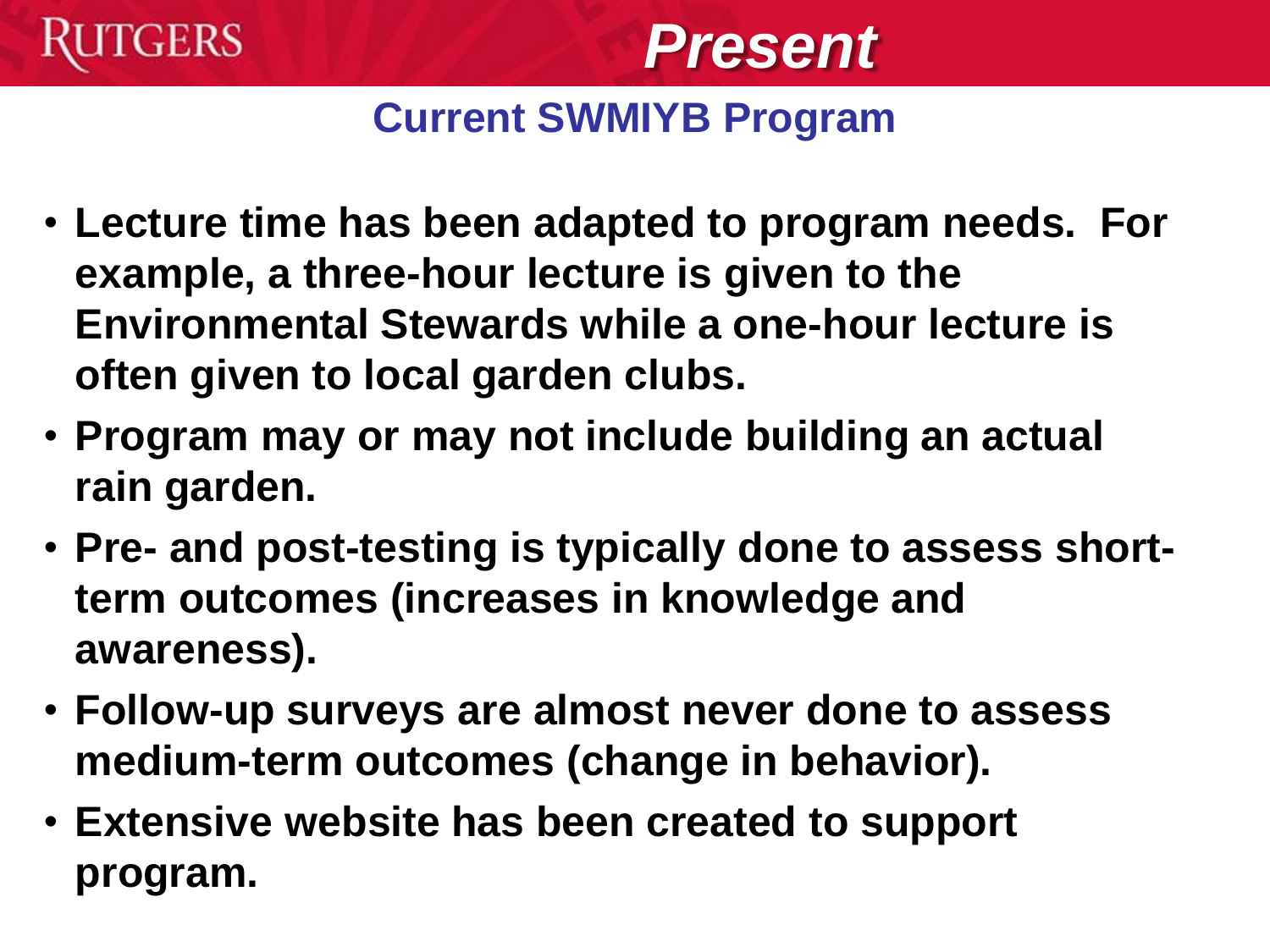

# *Future*

### **Rain Garden Specialist Certification & Rain Garden Specialist and Trainer Certification**







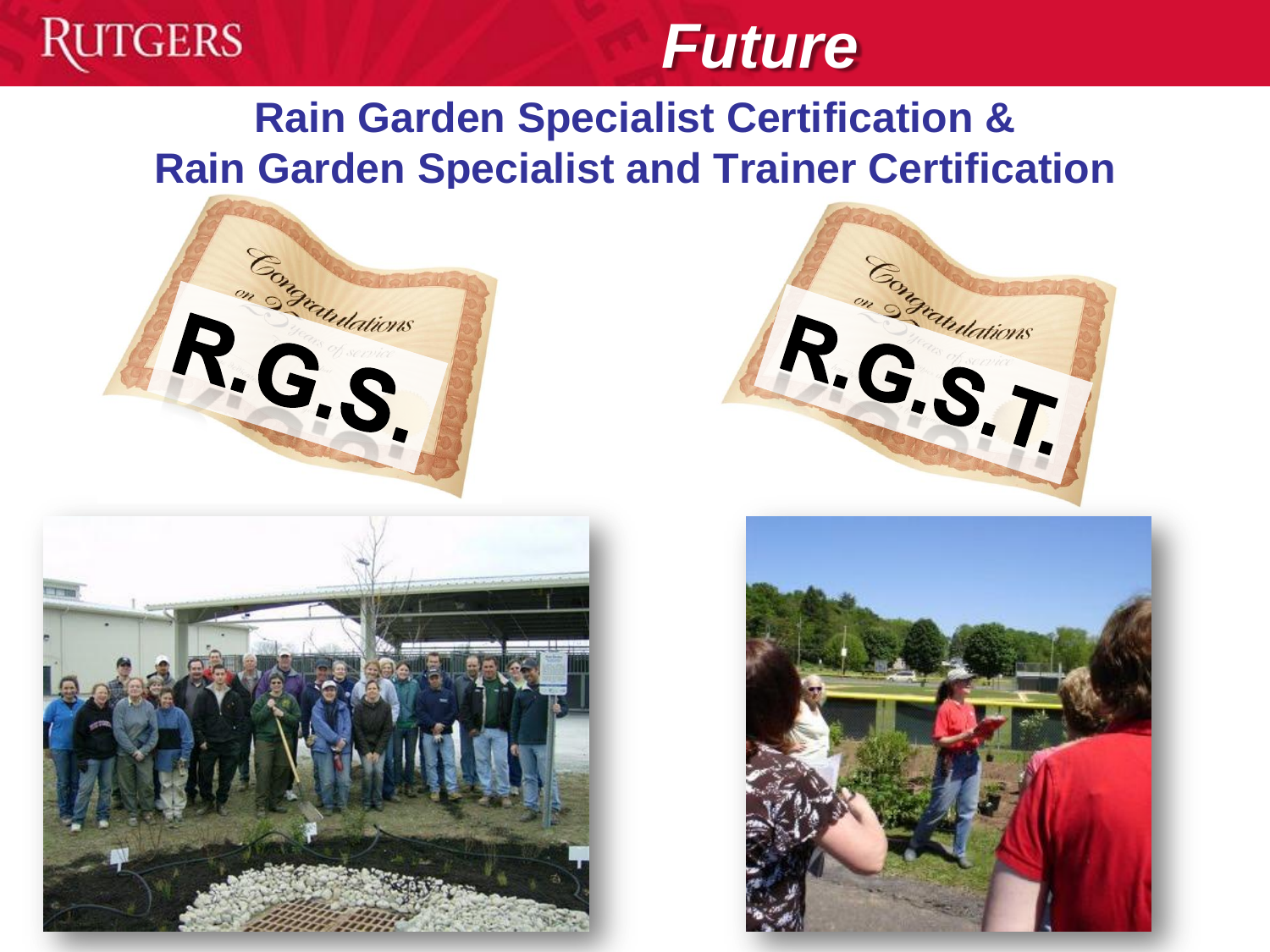

## **Rain Garden Specialist Certification & Rain Garden Specialist and Trainer Certification**

#### • Training

| <b>Rain Garden Specialist</b><br>(R.G.S.) | <b>Rain Garden Specialist and</b><br>Trainer (R.G.S.T.) |
|-------------------------------------------|---------------------------------------------------------|
| <b>Full day of Technical Training</b>     | <b>Full day of Technical Training</b>                   |
| Half day of Hands-on Training             | Half day of Hands-on Training                           |
|                                           | Half day of Outreach Training                           |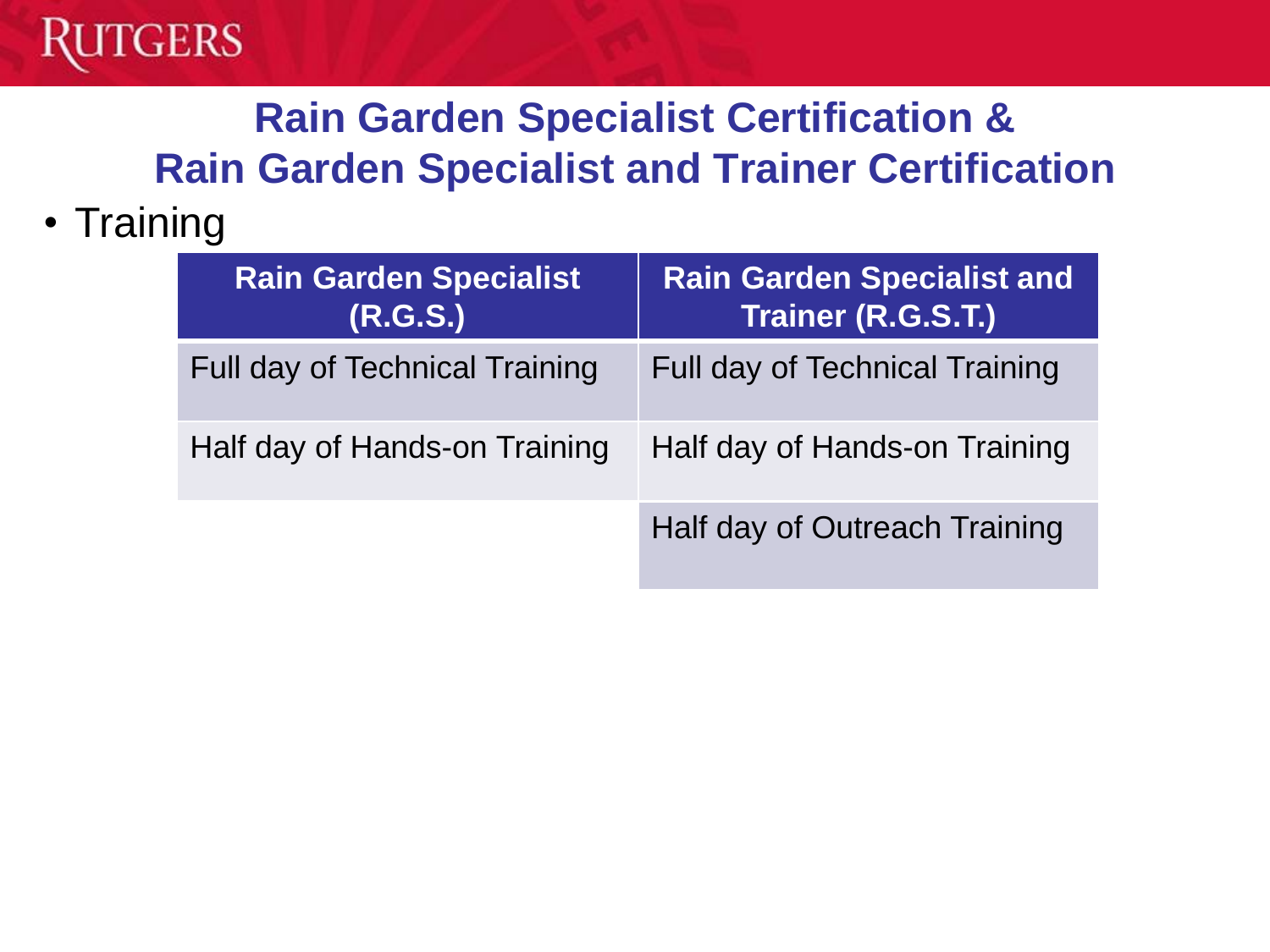

### **Rain Garden Specialist Certification & Rain Garden Specialist and Trainer Certification**

#### • Certification process

| <b>Rain Garden Specialist</b><br>(R.G.S.) | <b>Rain Garden Specialist and</b><br>Trainer (R.G.S.T.) |
|-------------------------------------------|---------------------------------------------------------|
| <b>Full day of Technical Training</b>     | Full day of Technical Training                          |
| Half day of Hands-on Training             | Half day of Hands-on Training                           |
| 80% or higher on R.G.S.<br>Exam           | Half day of Outreach Training                           |
|                                           | 80% or higher on R.G.S.T.<br>Exam                       |

- Upon successful completion of the training and scoring 80% or higher on the exam, the participant will obtain a certificate indicating R.G.S. or R.G.S.T. status via mail.
- Certification is authorized by the New Jersey Agricultural Experiment Station – Rutgers Cooperative Extension.